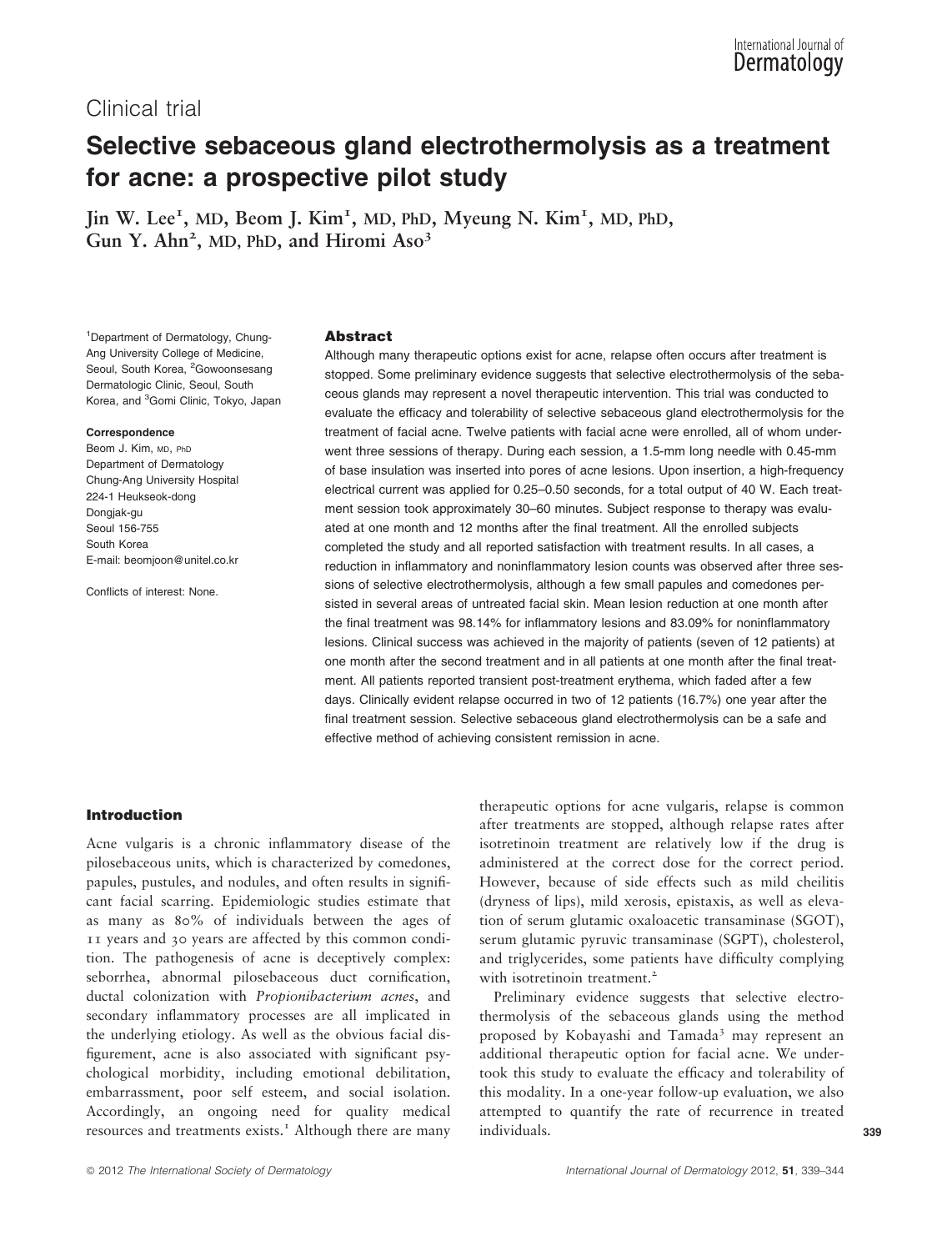# Materials and methods

## Patient population

This was a prospective pilot study. Twelve Korean patients with moderate to severe facial acne [according to Investigator's Global Assessment (IGA) scores<sup>4</sup>] (Table 1) were enrolled. All subjects had Fitzpatrick skin types III–V. Exclusion criteria included any use of oral antibiotics or isotretinoin for the treatment of acne within the previous six months, use of topical or systemic antibiotics within the previous two weeks, and pregnancy or lactation in female subjects. Additionally, women using hormonal forms of contraception with anti-androgenic properties for <12 weeks were precluded from enrolling. The mean age of the subjects was  $24.6 \pm 3.4$  years (range: 20– 32 years). The group consisted of six women and six men. Table 2 summarizes participant demographics. The study was approved by the Institutional Review Board of Chung-Ang University Hospital. Written informed consent was obtained from all patients prior to treatment.

#### Treatment protocols

Before treatment, each subject's face was gently cleansed with a mild cleanser prior to the application of a topical anesthetic cream (EMLA®; AstraZeneca Pharmaceuticals LP, Wilmington, DE, USA). After 30 minutes, the anesthetic was removed, and the subject was asked to adopt a supine position prior to the initiation of treatment. Throughout the duration of the procedure,  $\times 2$  to  $\times 3$  magnifying lenses were used by study personnel. Acne lesions (comedonal acne lesions and inflammatory acne lesions) were identified, the surrounding skin was stretched, and a 1.5 mm-long needle with a 0.45 mm base insulation was inserted into the center of the lesional follicular pore at an angle of 60–70° (Fig. I). Using an electrosurgical apparatus (IME-HR 5000; IME Co. Ltd., Tokyo, Japan), a highfrequency current was then applied for 0.25–0.50 seconds at an intensity of approximately 40 W. Treatment duration was about 10 minutes per 10 lesions treated. The day after the procedure, the contents of the comedo or inflammatory lesion (e.g. pus) were expressed by applying gentle pressure. All subjects underwent a total of three treatment sessions at one-month intervals. During the second and last treatments, the operator deliberately inserted the needles in directions that differed

slightly from those used in the preceding session. Complete lesion counts and subject response rates were assessed one month after the final treatment. Subjects were also evaluated for remission rates one year after the final treatment. All subjects were prohibited from using any anti-acne treatment (except for standard washing and moisturizing procedures) while enrolled in the study.

# Efficacy evaluation

The patients were photographed at each visit. On each occasion, subjects were photographed by the same photographer in the same position, using identical camera and lighting settings. To evaluate efficacy, two variables were used: overall success rate (defined as the percentage of patients rated as ''clear'' or ''almost clear'' on the IGA) and net change in the number of facial acne lesions. All lesion counts included both inflammatory (papules, pustules, nodules) and noninflammatory (open and closed comedones) lesions. Lesions were assessed on the face only. At each visit, a blinded physician counted the number of facial acne lesions on each subject's face. This same blinded physician also assessed the overall success rate before each treatment and one month after the final session and documented any side effects. At the end of the study, subjects were asked to rate their level of satisfaction with the final results of the treatment on a four-point scale (4 = very satisfied,  $3$  = satisfied,  $2$  = slightly satisfied, 1 = unsatisfied). One year after the last session, all subjects returned for a final follow-up evaluation at which treatmentspecific recurrence was assessed. Specifically, any treated patient in whom acne was rated as ''mild,'' ''moderate,'' "severe", or "very severe" on the IGA was considered to have suffered a relapse. Treatment effects were determined based on statistical analysis using the Wilcoxon signed rank test to compare lesion counts at each follow-up visit with baseline counts. A P-value of <0.05 was considered to indicate statistical significance.

# Results

All subjects completed the study and all showed a reduction in inflammatory and non-inflammatory acne lesions after three selective electrothermolysis treatments. Clinical

|  | <b>Table 1</b> Investigator's global assessment |  |  |
|--|-------------------------------------------------|--|--|
|--|-------------------------------------------------|--|--|

| Rating             | <b>Definition</b>                                                                                        |  |
|--------------------|----------------------------------------------------------------------------------------------------------|--|
| $0 =$ Clear        | Residual hyperpigmentation and erythema may be present                                                   |  |
| $1 =$ Almost clear | A few scattered comedones and a few $(<5)$ small papules                                                 |  |
| $2 =$ Mild         | Easily recognizable; less than half the face is involved. Many comedones and many papules and pustules   |  |
| $3 =$ Moderate     | More than half of the face is involved. Numerous comedones, papules and pustules                         |  |
| $4 =$ Severe       | Entire face is involved. Covered with comedones, numerous papules and pustules and few nodules and cysts |  |
| $5 =$ Very severe  | Highly inflammatory acne covering the face; nodules and cysts are present                                |  |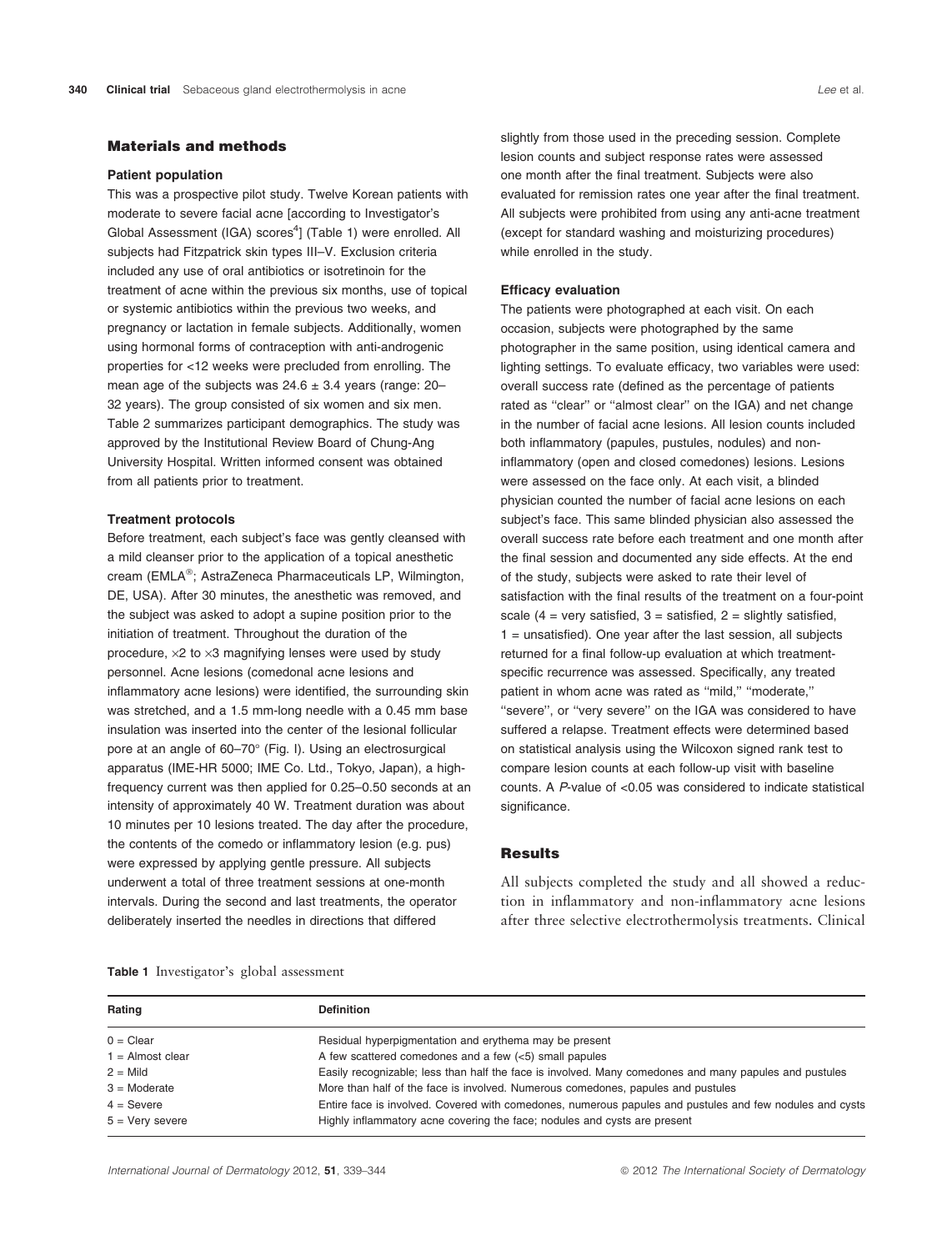| <b>Table 2</b> Summary of patient demographics |  |
|------------------------------------------------|--|
|------------------------------------------------|--|

|        | <b>Fitzpatrick skin type</b> |                          |                          |                          |   |    |  |                   |
|--------|------------------------------|--------------------------|--------------------------|--------------------------|---|----|--|-------------------|
|        | n                            | Age, years, range (mean) |                          |                          | Ш | IV |  | VI                |
| Female | 6                            | $20 - 32(25.5)$          | $\overline{\phantom{0}}$ | $\overline{\phantom{0}}$ |   |    |  | $\qquad \qquad -$ |
| Male   | 6                            | $21 - 28(23.7)$          | -                        | $\overline{\phantom{0}}$ |   |    |  | $\qquad \qquad -$ |
| Total  | 12                           | $20 - 32(24.6)$          | $\overline{\phantom{0}}$ | $\qquad \qquad -$        | 3 |    |  | $\qquad \qquad -$ |



Figure 1 In selective electrothermolysis in the treatment of acne, a fine needle with an insulated coating is inserted into the center of the follicular orifice and used to deliver an electrical current, after which an extractor is used to remove any coagulated sebum from the lesion

examples are shown in Figures 2 and 3. One month after the first treatment, the mean reduction in acne lesions was 59.20% for inflammatory-type lesions  $(P < 0.01)$  and 48.64% for non-inflammatory lesions  $(P < 0.01)$ . One month after the second treatment, the mean reduction in acne lesions was 82.96% for inflammatory lesions  $(P < 0.01)$  and 69.79% for non-inflammatory lesions  $(P < 0.01)$ . One month after the final treatment, the mean reduction in acne lesions was 98.14% for inflammatory lesions  $(P < 0.01)$  and 83.09% for non-inflammatory lesions  $(P < 0.01)$ . In terms of the overall success rate, clinical success was achieved in the majority of patients (seven of 12 patients) one month after the second treatment and in all cases at one month after the final session. Figures 4 and 5 illustrate progressive changes in numbers of inflammatory and non-inflammatory lesions from baseline. Of the 12 patients, one (8%) reported being ''slightly satisfied" with the treatment, four (33%) reported being ''satisfied'', and seven (59%) reported being ''very satisfied.'' The mean score for patient satisfaction was  $3.50 \pm 0.67$  (out of 4). The most common reported

side effect was transient erythema at the sites of treated lesions. The inflammatory content (pus) released by gentle pressure spread to the surrounding tissue, inducing erythema and further inflammation. Although this occurred in all subjects, the redness typically faded within several days and seldom persisted for a week. Other severe adverse events – such as pigmentary alterations, scarring, and infections – were not reported. One year after the final treatment, two of 12 patients  $(16.7%)$  were found to have relapsed. However, in both cases, the acne was rated as ''mild.''

# **Discussion**

Lloyd and Mirkov<sup>5</sup> first reported selective sebaceous gland photothermolysis as an effective treatment for acne. These authors employed a long-pulse diode laser with a wavelength of 810 nm to destroy enlarged sebaceous glands preloaded with indocyanine green chromophore.<sup>5</sup> Kobayashi and Tamada<sup>3</sup> demonstrated that selective sebaceous gland electrothermolysis is a safe and effective therapeutic option for facial seborrhea. They also showed that a decreased number of sebaceous glands and the formation of fibrosis were observed after selective sebaceous gland electrothermolysis in a preliminary histologic study.<sup>3</sup> Together, the results from these studies suggest that this technique may represent a new therapeutic modality in the treatment of acne.

Here, we show that selective sebaceous gland electrothermolysis effectively treats acne; all our subjects reported satisfaction with the treatment in their selfassessment surveys. Other than transient erythema and mild dryness, no adverse events were observed in any of the subjects. Our data also indicate a low relapse rate after this specific therapy: only a few tiny papules or comedones were observed in untreated areas of skin in a few patients. We also presume that more than three treatment sessions (probably at least four or five sessions) will be required in very large cystic lesions to completely destroy all associated sebaceous glands as most recurrences occurred in the treatment zones of the largest acne lesions. We attribute our results to the permanent reduction in sebum excretion achieved by selective electrothermolysis through the precise destruction of hyperactive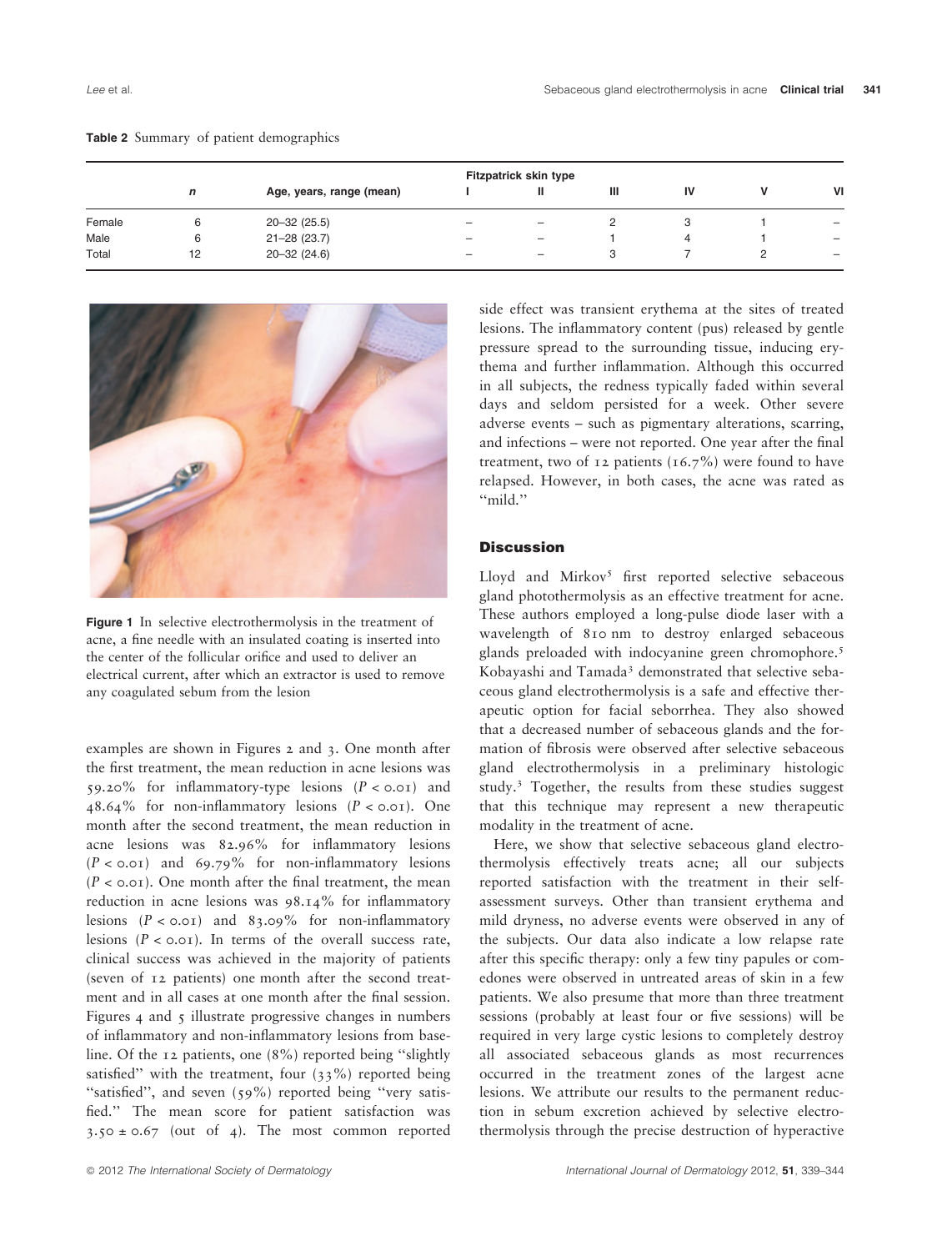

sebaceous glands by electrical heat.<sup>3</sup> Reducing the production of sebum, which is a medium for bacteria growth, is helpful for normalizing Propionibacterium acnes hypercolonization. It is also possible that this intervention-induced heat extended to the thermal destruction of bacteria.<sup>5</sup> Moreover, the development of new technology, which allowed for very tight adhesion between the short, thin needle and insulating material,

was critical to our study. This reliable, strong insulation permitted us to use electrical power at a voltage sufficiently high to eliminate the target tissue without damaging the surface of the skin.

Because this study is not a comparison study, it is impossible to directly compare the efficacy of this treatment with that of other treatments. However, selective electrothermolysis has some notable advantages over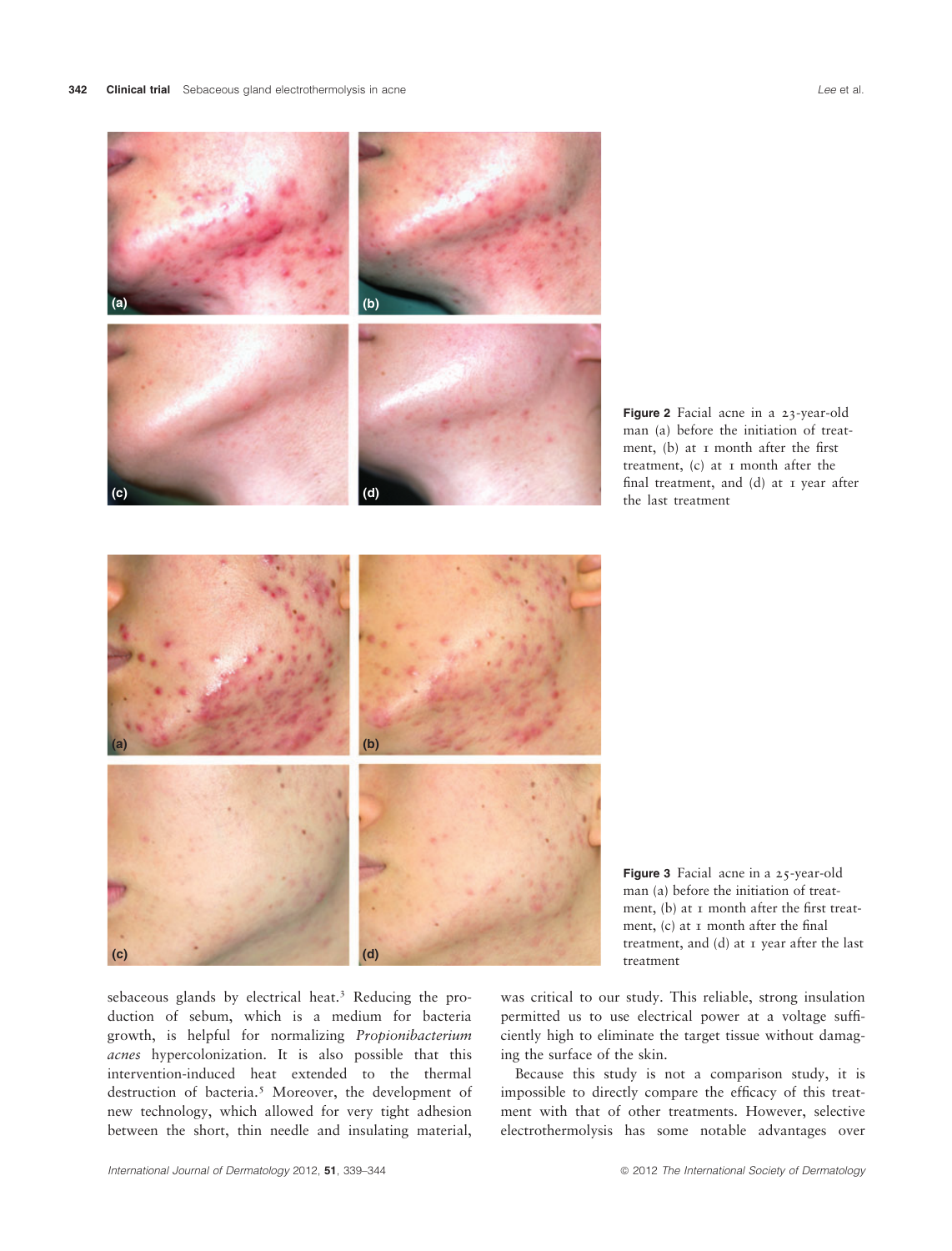

Figure 5 Changes in total mean non-inflammatory lesion count from

baseline

other acne treatments. Most conventional topical agents – including antimicrobials, retinoids, and anti-inflammatory agents – must be applied daily for several weeks before any effect is seen, and most are associated with some degree of skin irritation.<sup>2,4,6,7</sup> Similarly, many of the conventional oral medications used in treating acne – including antibiotics, oral contraceptives, and retinoids – have significant portfolios of side effects, including, but not limited to, gastrointestinal upset, antibiotic resistance, thromboembolic events, and teratogenicity.<sup>2,8-10</sup> By contrast, selective electrothermolysis performed by properly trained therapists has not been associated with any severe side effects. As this method is not a systemic treatment, many of the intrinsic problems associated with the current acne regimens (e.g. patient compliance and associated side effects) are not applicable. More recently, optical treatments have been introduced as alternative treatments for acne, including pulsed dye lasers (PDLs), infrared diode lasers, radiofrequency devices, intense pulsed light (IPL), and broad-spectrum blue and red light sources.<sup> $11-15$ </sup> However, the therapeutic efficacy of these modalities is limited, and relapse is common after these treatments are stopped. As selective electrothermolysis results in the permanent destruction of treated sebaceous glands, it is associated with a low relapse rate. Additionally, this intervention achieves therapeutic efficacy in only two or three treatment sessions. Unlike photodynamic therapy, selective electrothermolysis does not require patients to avoid sun exposure for 48 hours after treatment and can be used in photosensitive patients.<sup>16-18</sup>

In conclusion, our results suggest that selective electrothermolysis is clinically effective for the treatment of acne and that it is associated with minimal complications. Although few studies have fully described this treatment, we contend that selective electrothermolysis represents another effective treatment modality that supports consistent remission in acne. However, as this is a small study, additional, larger studies are needed to fully evaluate this technique.